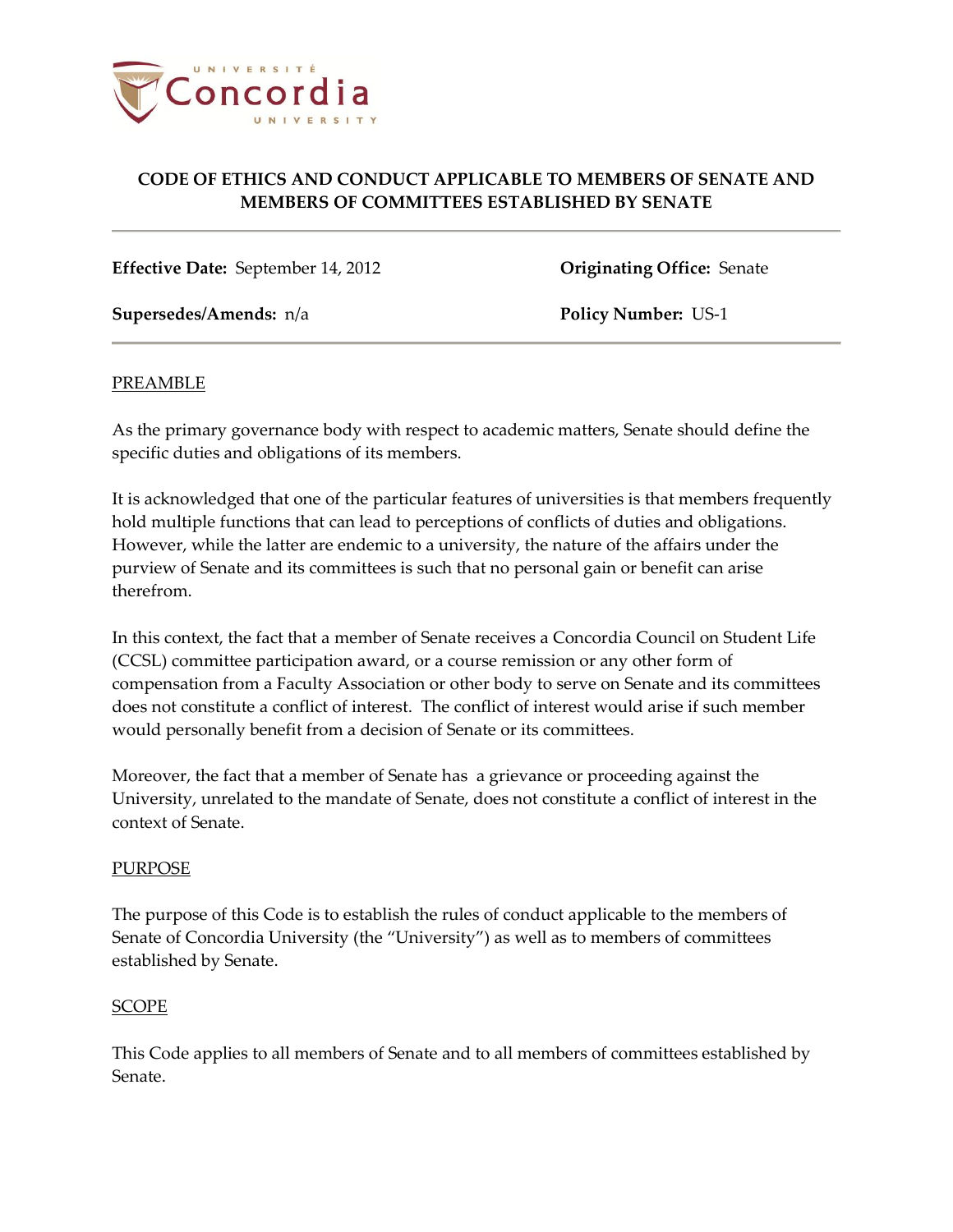

Page **2** of **5**

## **DEFINITIONS**

For the purposes of this Code, the following definitions apply:

"Ethics Committee" means the Ethics Committee of Senate.

"Member" means a member of Senate or of a committee established by Senate, whether or not a member of such a committee is a member of Senate.

## CODE

### General Duties and Obligations of Members

- 1. A Member shall conduct himself/herself in an ethical and professional manner and shall make decisions in the best interests of the University. A Member shall have the duty to:
	- i) act in good faith in the best interests of the University and to respect the principles of collegiality and fairness;
	- ii) become and stay informed as to the guidelines, policies and affairs of the University;
	- iii) ensure that information designated as confidential is held in confidence and disclosed only when appropriate;
	- iv) act carefully and deliberately, trying to foresee the probable consequences of each proposed course of action;
	- v) attend and be prepared for meetings and provide advance notice to the Secretary if he/she is unable to attend the meeting.

## Participation and Voting at Meetings

2. While a Member is elected or appointed by a specific constituency, he/she shall serve the best interests of the University as a whole. In other words, while a Member is encouraged to share his/her knowledge about the University and articulate his/her views of the constituency that nominated him/her, he/she shall vote in accordance with his/her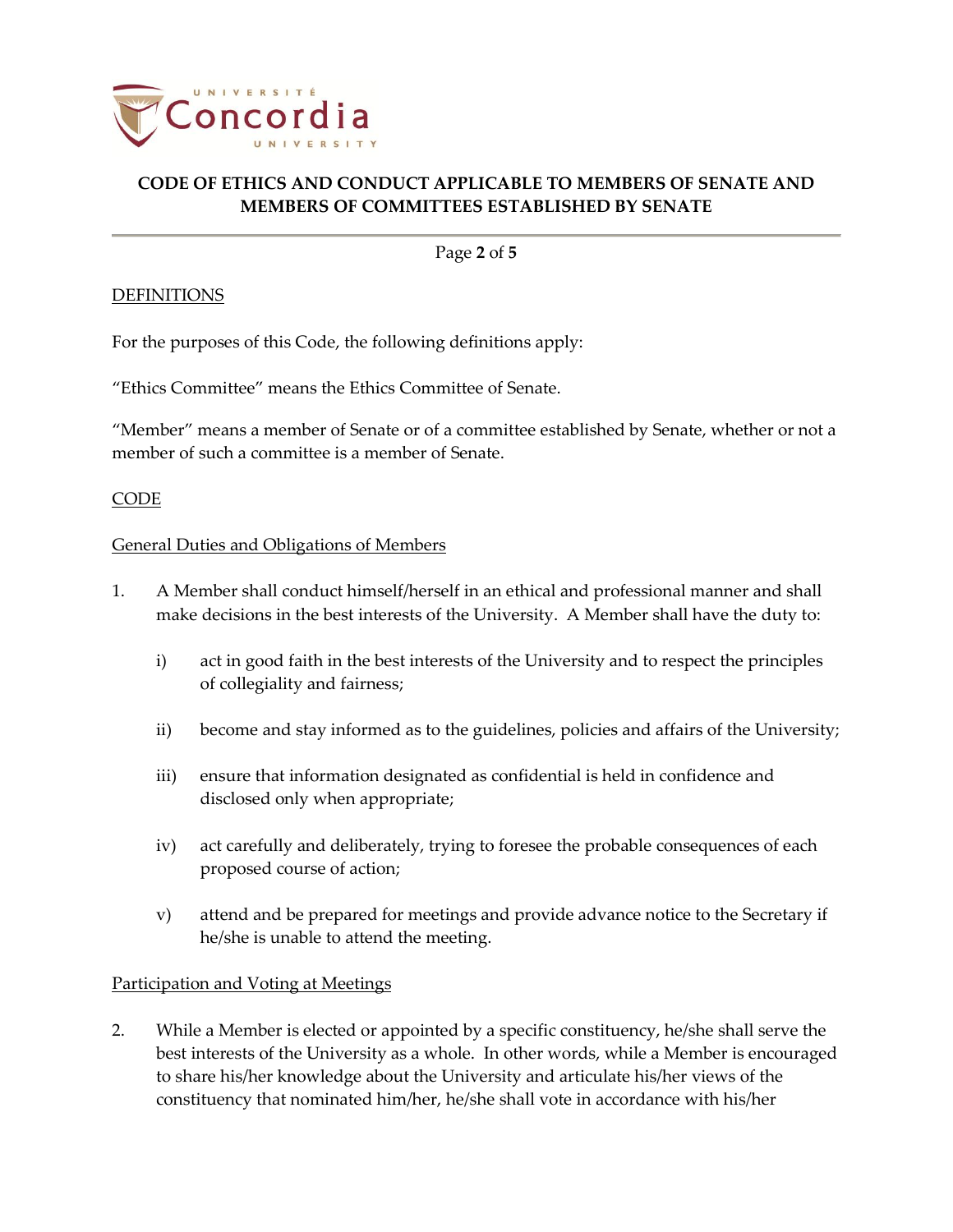

### Page **3** of **5**

individual assessment of each question and not as a delegate of the constituency by which he/she has been elected or appointed.

While a Member may register his/her dissent on critical issues and insist that it be recorded in the Minutes, he/she shall respect policies and programs once they are adopted.

### Respect of Confidentiality

3. All deliberations that take place in closed session meetings of Senate and meetings of committees established by Senate are to be treated as confidential. Any information and documents that are discussed at closed session meetings of Senate and meetings of committees established by Senate shall be treated as confidential unless they have entered into the public domain. A Member, while in office as well as after having left office, shall be bound to respect such confidentiality.

### Enforcement Mechanism

4. The Ethics Committee shall oversee and enforce the application of this Code.

### Procedure in Case of Non-Compliance

- 5. Any Member may request that the Ethics Committee examine or inquire into any allegation of unethical conduct. The deliberations of the Ethics Committee shall be held in strictest confidence. When an allegation is made:
	- i) the Member making the allegation shall notify the Secretary of the Ethics Committee in writing of the allegation;
	- ii) the Secretary shall, in the first instance, refer the allegation to the Chair of the Ethics Committee who will review the case and decide if there are reasonable grounds to proceed with an investigation;
	- iii) if the allegation is lodged against the Chair of the Ethics Committee, another member, as selected by the Committee, will determine whether there are reasonable grounds to proceed with an investigation;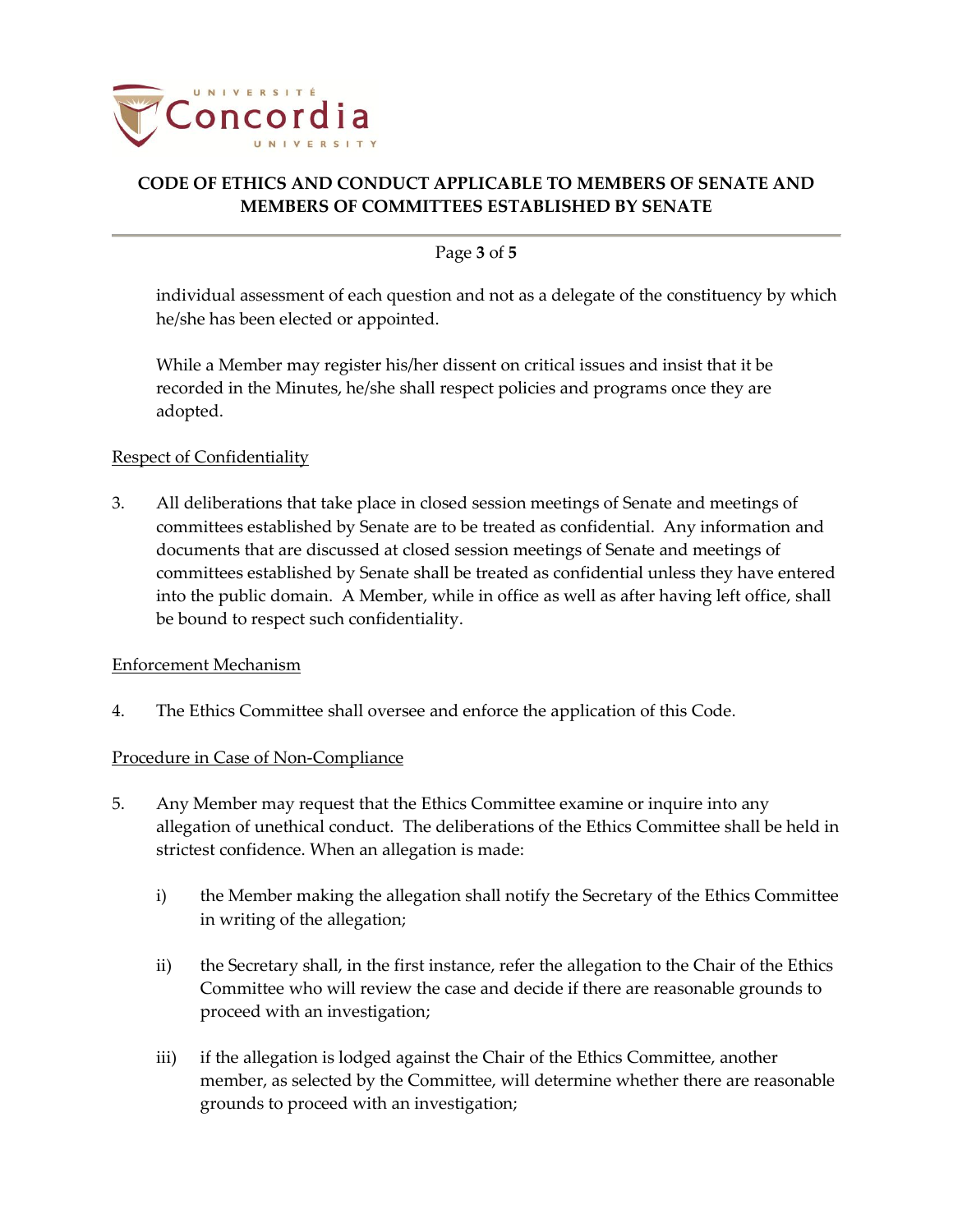

#### Page **4** of **5**

- iv) if the Chair of the Ethics Committee (or designated member) decides that reasonable grounds are present, the Secretary of the Ethics Committee shall inform the Member who is the subject of the allegation that a complaint has been lodged and will prepare a dossier for the Committee to consider;
- v) the Ethics Committee will allow all the parties concerned to be heard and to state their case, in accordance with the rules of natural justice;
- vi) the Ethics Committee will, after hearing the parties, prepare written, reasoned and signed recommendations for Senate;
- vii) the Ethics Committee will, in the spirit of collegiality, communicate the recommendations to the Member in advance of presenting them to Senate;
- viii) Senate shall deliberate on, and dispose of, in a closed session meeting the said recommendation or recommendations of the Ethics Committee. Any proposed action or sanction to be taken pursuant to the said recommendations shall be voted upon by secret ballot.

### **Sanctions**

- 6. Should a Member fail to comply with the ethical obligations stipulated in this Code, Senate, on the recommendation of the Ethics Committee, shall have the power to do one or more of the following:
	- i) issue a warning, a reprimand or a finding of blame; or
	- ii) suspend the Member for a period of time; or
	- iii) remove the Member from Senate or the committee established by Senate in accordance with the provisions set out in the University By‐Laws.
- 7. All allegations brought before the Ethics Committee shall be treated as discrete cases. In instances where a Member has previously been sanctioned by Senate, and where the Ethics Committee has determined that a subsequent allegation merits a recommendation